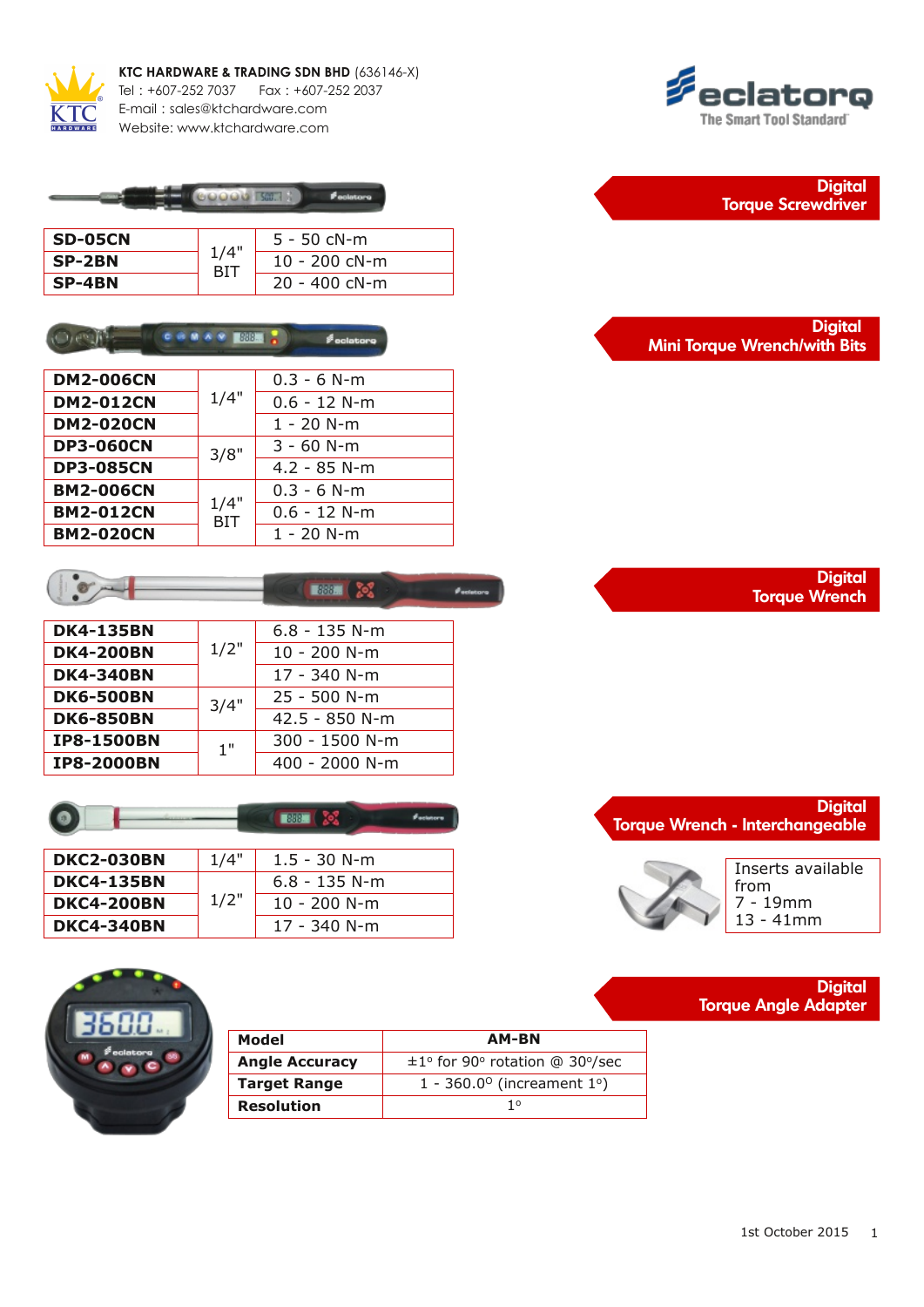

## **Digital Torque Screwdriver** *Made In Taiwan Made In Taiwan*





| <b>Code</b>                                         | 3TEQSD05CN                                                       | 3TEQSP02BN                                                 | 3TEQSP04BN                                                |  |  |  |  |
|-----------------------------------------------------|------------------------------------------------------------------|------------------------------------------------------------|-----------------------------------------------------------|--|--|--|--|
| <b>Model</b>                                        | <b>SD-05CN</b>                                                   | SP-2BN                                                     | SP-4BN                                                    |  |  |  |  |
| <b>Accuracy</b>                                     | $CW: \pm 3\%$ CCW: $\pm 4\%$<br>$CW: \pm 2.5\%$ CCW: $\pm 3.5\%$ |                                                            |                                                           |  |  |  |  |
| <b>Bit End Fitting (inch)</b>                       |                                                                  | 1/4                                                        |                                                           |  |  |  |  |
| Length (mm)                                         |                                                                  | 193/203                                                    |                                                           |  |  |  |  |
| <b>Max Operation Range</b>                          | 50 cN-m<br>4.42 in-lb<br>$5.1$ kg-cm                             | 200 cN-m<br>17.7 in-lb<br>20.41 kg-cm                      | 400 cN-m<br>35.39 in-lb<br>40.82 kg-cm                    |  |  |  |  |
| <b>Measured Torque</b>                              | 5 - 50 cN-m<br>$0.44 - 4.42$ in-lb<br>$0.51 - 5.1$ kg-cm         | 10 - 200 cN-m<br>$0.88 - 17.7$ in-lb<br>1.02 - 20.41 kg-cm | 20 - 400 cN-m<br>1.77 - 35.39 in-lb<br>2.04 - 40.82 kg-cm |  |  |  |  |
| <b>Resolution</b>                                   |                                                                  | 0.1 cN-m / 0.01 in-lb / 0.01 kg-cm                         |                                                           |  |  |  |  |
| <b>Data Memory Size</b>                             | $\overline{50}$                                                  |                                                            |                                                           |  |  |  |  |
| <b>PC Connectivity</b>                              | <b>No</b>                                                        |                                                            |                                                           |  |  |  |  |
| <b>Button</b>                                       | $\overline{5}$                                                   |                                                            |                                                           |  |  |  |  |
| <b>Number of Presets</b>                            | $\overline{q}$                                                   |                                                            |                                                           |  |  |  |  |
| <b>Bright LEDs</b>                                  | $2$ LED $(1$ Red + 1 Green)                                      |                                                            |                                                           |  |  |  |  |
| <b>Operation Mode</b>                               | Peak Hold/Track                                                  |                                                            |                                                           |  |  |  |  |
| <b>Unit Selection</b>                               | cN-m, in-lb, kg-cm                                               |                                                            |                                                           |  |  |  |  |
| <b>Head Type</b>                                    | Autolock bit holder                                              |                                                            |                                                           |  |  |  |  |
| <b>Battery</b>                                      | $AAA \times 1$                                                   |                                                            |                                                           |  |  |  |  |
| <b>Battery Life</b>                                 | 12 hours (Continous Operations) / 1year (Standby)                |                                                            |                                                           |  |  |  |  |
| <b>Temperature</b>                                  | -10°C - 60°C (Operating Temp) / -20°C - 70°C (Storage Temp)      |                                                            |                                                           |  |  |  |  |
| <b>Humidity</b>                                     | Up to 90% non-condensing                                         |                                                            |                                                           |  |  |  |  |
| <b>Drop Test</b>                                    | 1M                                                               |                                                            |                                                           |  |  |  |  |
| <b>Vibration Test</b>                               | 10G                                                              |                                                            |                                                           |  |  |  |  |
| <b>Life Time</b>                                    | 10,000 cycle                                                     |                                                            |                                                           |  |  |  |  |
| <b>Environmental Test</b>                           |                                                                  | Pass                                                       |                                                           |  |  |  |  |
| <b>Electromagnetic Compatibility</b><br><b>Test</b> |                                                                  | Pass                                                       |                                                           |  |  |  |  |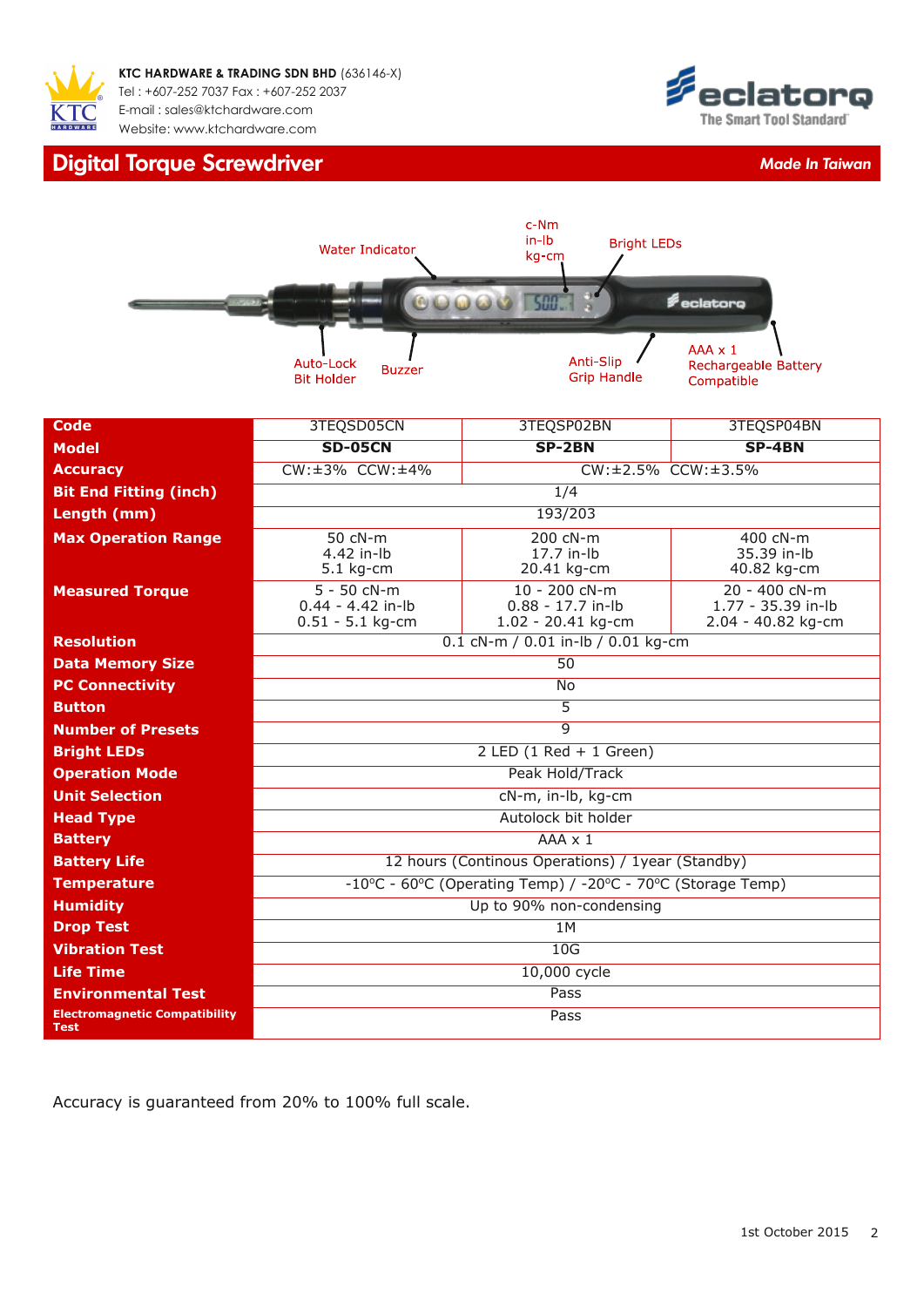

## **Mini Digital Torque Wrench** *Made In Taiwan*





| <b>Code</b>                                         |                                                                                    | 3TEQDM2006CN 3TEQDM2012CN 3TEQDM2020CN                                          |                                                                                 | 3TEQDP3060CN                                                                  | 3TEQDP3085CN                                                             |  |  |
|-----------------------------------------------------|------------------------------------------------------------------------------------|---------------------------------------------------------------------------------|---------------------------------------------------------------------------------|-------------------------------------------------------------------------------|--------------------------------------------------------------------------|--|--|
| <b>Model</b>                                        | <b>DM2-006CN</b>                                                                   | <b>DM2-012CN</b>                                                                | <b>DM2-020CN</b>                                                                | <b>DP3-060CN</b>                                                              | <b>DP3-085CN</b>                                                         |  |  |
| <b>Accuracy</b>                                     |                                                                                    |                                                                                 | $CW: \pm 3\%$ CCW: $\pm 4\%$                                                    |                                                                               |                                                                          |  |  |
| <b>Square Drive (inch)</b>                          |                                                                                    | 1/4                                                                             |                                                                                 | $\overline{3/8}$                                                              |                                                                          |  |  |
| Length (mm)                                         |                                                                                    | 207/216                                                                         |                                                                                 |                                                                               | 290                                                                      |  |  |
| <b>Max Operation Range</b>                          | $6 N-m$<br>4.424 ft-lb<br>53.09 in-lb<br>61.22 kg-cm                               | 12 N-m<br>8.85 ft-lb<br>106.2 in-lb<br>122.4 kg-cm                              | 20 N-m<br>14.75 ft-lb<br>177.0 in-lb<br>204.1 kg-cm                             | 60 N-m<br>44.24 ft-lb<br>530.9 in-lb<br>612.2 kg-cm                           | 85 N-m<br>62.7 ft-lb<br>725 in-lb<br>867 kg-cm                           |  |  |
| <b>Measured Torque</b>                              | $0.3 - 6 N-m$<br>0.221 - 4.424 ft-lb<br>2.65 - 53.09 in-lb<br>$3.06 - 61.22$ kg-cm | $0.6 - 12 N-m$<br>$0.44 - 8.85$ ft-lb<br>5.3 - 106.2 in-lb<br>6.1 - 122.4 kg-cm | $1 - 20$ N-m<br>$0.74 - 14.75$ ft-lb<br>8.8 - 177.0 in-lb<br>10.2 - 204.1 kg-cm | $3 - 60$ N-m<br>2.21 - 44.24 ft-lb<br>265 - 530.9 in-lb<br>30.6 - 612.2 kg-cm | $4.2 - 85$ N-m<br>$3.1 - 62.7$ ft-lb<br>37 - 725 in-lb<br>43 - 867 kg-cm |  |  |
| <b>Resolution</b>                                   | $0.001$ N-m<br>$0.01$ ft-lb<br>$0.01$ in-lb<br>$0.01$ kg-cm                        | 00.1 N-m<br>$0.01$ ft-lb<br>$0.1$ in-lb<br>$0.1$ kg-cm                          | $0.01 N-m$<br>$0.01$ ft-lb<br>$0.1$ in-lb<br>$0.1$ kg-cm                        | $0.1$ N-m<br>$0.1$ ft- $lb$<br>$1$ in- $Ib$<br>$1$ kg-cm                      | $0.1 N-m$<br>$0.1$ ft-lb<br>$1$ in- $Ib$<br>$1$ kg-cm                    |  |  |
| <b>Data Memory Size</b>                             |                                                                                    |                                                                                 | $\overline{50}$                                                                 |                                                                               |                                                                          |  |  |
| <b>PC Connectivity</b>                              |                                                                                    |                                                                                 | <b>No</b>                                                                       |                                                                               |                                                                          |  |  |
| <b>Button</b>                                       |                                                                                    |                                                                                 | $\overline{5}$                                                                  |                                                                               |                                                                          |  |  |
| <b>Number of Presets</b>                            |                                                                                    |                                                                                 | $\overline{9}$                                                                  |                                                                               |                                                                          |  |  |
| <b>Bright LEDs</b>                                  |                                                                                    |                                                                                 | $2$ LED $(1$ Red + 1 Green)                                                     |                                                                               |                                                                          |  |  |
| <b>Operation Mode</b>                               |                                                                                    | Peak Hold/Track                                                                 |                                                                                 |                                                                               |                                                                          |  |  |
| <b>Unit Selection</b>                               |                                                                                    |                                                                                 | N-m, ft-lb, in-lb, kg-cm                                                        |                                                                               |                                                                          |  |  |
| <b>Head Type</b>                                    |                                                                                    |                                                                                 | Lever Type Ratchet (60 Gear Teeth)                                              |                                                                               |                                                                          |  |  |
| <b>Battery</b>                                      | $AAA \times 1$<br>12 hours (Continous Operations) / 1year (Standby)                |                                                                                 |                                                                                 |                                                                               |                                                                          |  |  |
| <b>Battery Life</b>                                 |                                                                                    |                                                                                 |                                                                                 |                                                                               |                                                                          |  |  |
| <b>Temperature</b>                                  | -10°C - 60°C (Operating Temp) / -20°C - 70°C (Storage Temp)                        |                                                                                 |                                                                                 |                                                                               |                                                                          |  |  |
| <b>Humidity</b><br><b>Drop Test</b>                 | Up to 90% non-condensing<br>1M                                                     |                                                                                 |                                                                                 |                                                                               |                                                                          |  |  |
| <b>Vibration Test</b>                               |                                                                                    |                                                                                 | 10G                                                                             |                                                                               |                                                                          |  |  |
| <b>Life Time</b>                                    | 10,000 cycle                                                                       |                                                                                 |                                                                                 |                                                                               |                                                                          |  |  |
| <b>Environmental Test</b>                           |                                                                                    |                                                                                 | Pass                                                                            |                                                                               |                                                                          |  |  |
| <b>Electromagnetic Compatibility</b><br><b>Test</b> |                                                                                    |                                                                                 | Pass                                                                            |                                                                               |                                                                          |  |  |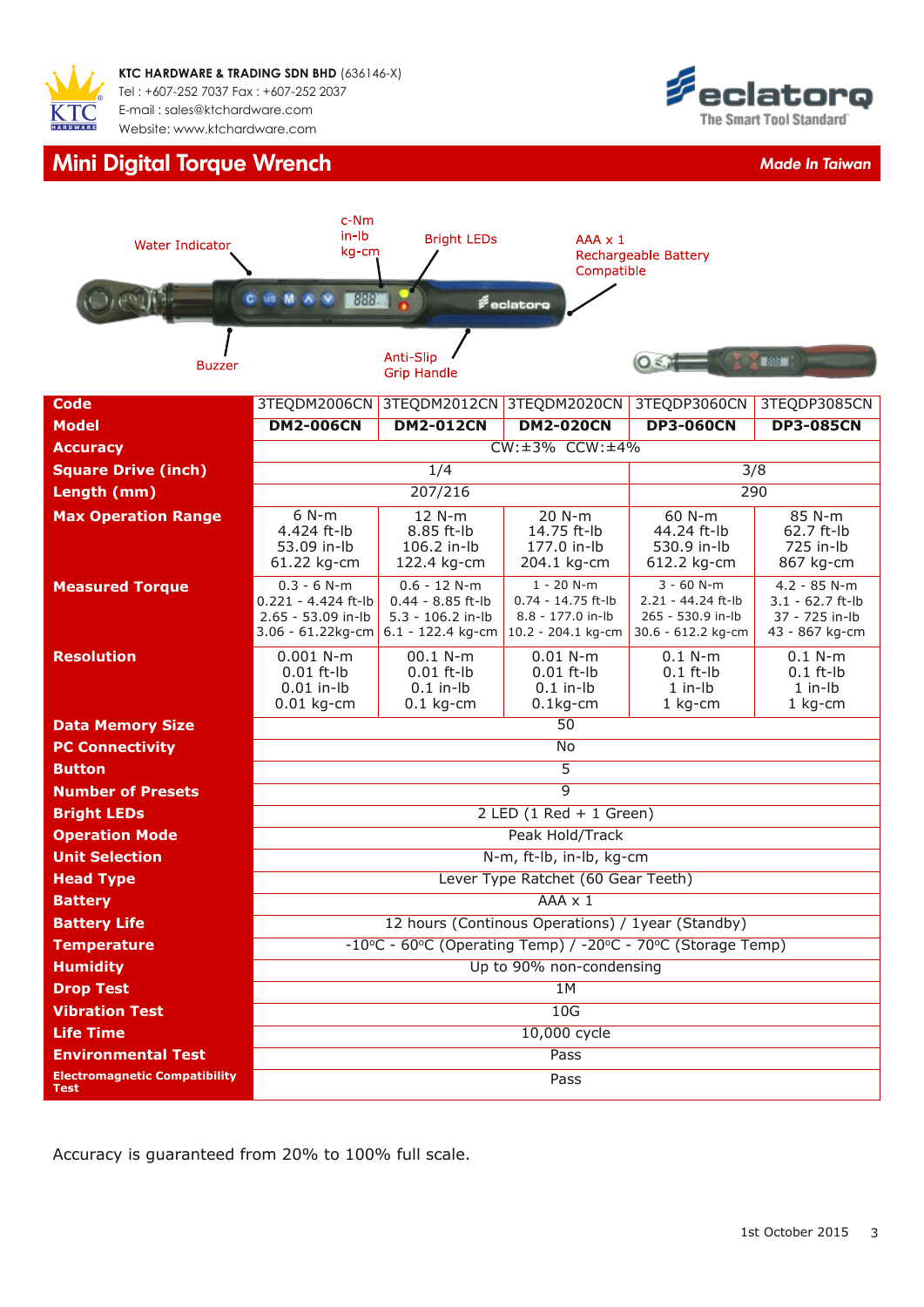

**KTC HARDWARE & TRADING SDN BHD** (636146-X) Tel : +607-252 7037 Fax : +607-252 2037 E-mail : s[ales@ktchardware.com](mailto:askaboutit@ewins.com.my) [Website: www.ktchardw](http://www.ewins.com.my)are.com

## **Mini Digital Torque Wrench with Bits** *Made In Taiwan*



|                                              | <b>Water Indicator</b>                                                            | c-Nm<br>$in$ - $lb$<br><b>Bright LEDs</b><br>kg-cm                                             |                                                                                 |  |  |  |  |
|----------------------------------------------|-----------------------------------------------------------------------------------|------------------------------------------------------------------------------------------------|---------------------------------------------------------------------------------|--|--|--|--|
|                                              | <b>C</b> us M A V                                                                 | 888<br>eclatoro                                                                                |                                                                                 |  |  |  |  |
|                                              | <b>Buzzer</b>                                                                     | $AAA \times 1$<br>Anti-Slip<br><b>Rechargeable Battery</b><br><b>Grip Handle</b><br>Compatible |                                                                                 |  |  |  |  |
| <b>Code</b>                                  | 3TEQBM2006CN                                                                      | 3TEQBM2012CN                                                                                   | 3TEQBM2020CN                                                                    |  |  |  |  |
| <b>Model</b>                                 | <b>BM2-006CN</b>                                                                  | <b>BM2-012CN</b>                                                                               | <b>BM2-020CN</b>                                                                |  |  |  |  |
| <b>Accuracy</b>                              |                                                                                   | CW:±3% CCW:±4%                                                                                 |                                                                                 |  |  |  |  |
| <b>Bit End Fiiting (inch)</b>                |                                                                                   | $\frac{1}{4}$                                                                                  |                                                                                 |  |  |  |  |
| Length (mm)                                  |                                                                                   | 207/216                                                                                        |                                                                                 |  |  |  |  |
| <b>Max Operation Range</b>                   | $6 N-m$<br>4.424 ft-lb<br>53.09 in-lb<br>61.22 kg-cm                              | 12 N-m<br>8.85 ft-lb<br>106.2 in-lb<br>122.4 kg-cm                                             | 20 N-m<br>14.75 ft-lb<br>177.0 in-lb<br>204.1 kg-cm                             |  |  |  |  |
| <b>Measured Torque</b>                       | $0.3 - 6 N-m$<br>$0.221 - 4.424$ ft-lb<br>2.65 - 53.09 in-lb<br>3.06 - 61.22kg-cm | $0.6 - 12 N-m$<br>$0.44 - 8.85$ ft-lb<br>$5.3 - 106.2$ in-lb<br>6.1 - 122.4 kg-cm              | $1 - 20$ N-m<br>$0.74 - 14.75$ ft-lb<br>8.8 - 177.0 in-lb<br>10.2 - 204.1 kg-cm |  |  |  |  |
| <b>Resolution</b>                            | $0.001$ N-m<br>$0.01$ ft-lb<br>$0.01$ in-lb<br>$0.01$ kg-cm                       | 00.1 N-m<br>$0.01$ ft-lb<br>$0.1$ in-lb<br>$0.1$ kg-cm                                         | $0.01 N-m$<br>$0.01$ ft-lb<br>$0.1$ in- $lb$<br>$0.1$ kg-cm                     |  |  |  |  |
| <b>Data Memory Size</b>                      | 50                                                                                |                                                                                                |                                                                                 |  |  |  |  |
| <b>PC Connectivity</b>                       |                                                                                   | No                                                                                             |                                                                                 |  |  |  |  |
| <b>Button</b>                                |                                                                                   | $\overline{5}$                                                                                 |                                                                                 |  |  |  |  |
| <b>Number of Presets</b>                     | $\overline{9}$                                                                    |                                                                                                |                                                                                 |  |  |  |  |
| <b>Bright LEDs</b>                           |                                                                                   | $2$ LED $(1$ Red + 1 Green)                                                                    |                                                                                 |  |  |  |  |
| <b>Operation Mode</b>                        |                                                                                   | Peak Hold/Track                                                                                |                                                                                 |  |  |  |  |
| <b>Unit Selection</b>                        |                                                                                   | N-m, ft-lb, in-lb, kg-cm                                                                       |                                                                                 |  |  |  |  |
| <b>Head Type</b>                             |                                                                                   | Lever Type Ratchet (60 Gear Teeth)                                                             |                                                                                 |  |  |  |  |
| <b>Battery</b>                               | $AAA \times 1$                                                                    |                                                                                                |                                                                                 |  |  |  |  |
| <b>Battery Life</b>                          | 12 hours (Continous Operations) / 1year (Standby)                                 |                                                                                                |                                                                                 |  |  |  |  |
| <b>Temperature</b>                           | -10°C - 60°C (Operating Temp) / -20°C - 70°C (Storage Temp)                       |                                                                                                |                                                                                 |  |  |  |  |
| <b>Humidity</b>                              |                                                                                   | Up to 90% non-condensing                                                                       |                                                                                 |  |  |  |  |
| <b>Drop Test</b>                             |                                                                                   | 1M                                                                                             |                                                                                 |  |  |  |  |
| <b>Vibration Test</b>                        |                                                                                   | 10G                                                                                            |                                                                                 |  |  |  |  |
| <b>Life Time</b>                             |                                                                                   | 10,000 cycle                                                                                   |                                                                                 |  |  |  |  |
| <b>Environmental Test</b>                    |                                                                                   | Pass                                                                                           |                                                                                 |  |  |  |  |
| <b>Electromagnetic Compatibility</b><br>Test |                                                                                   | Pass                                                                                           |                                                                                 |  |  |  |  |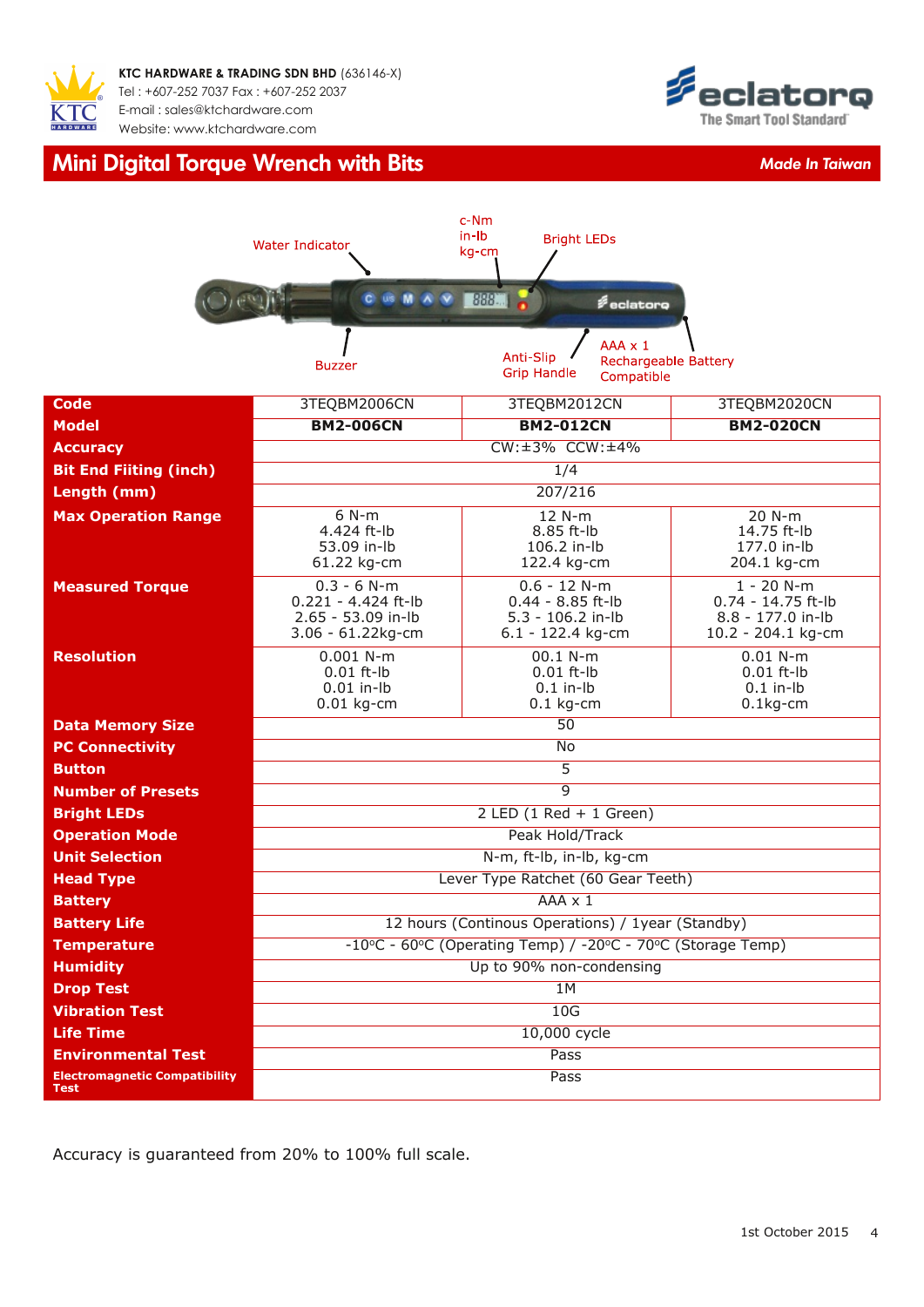

## **Digital Torque Wrench** *Made In Taiwan*



|                                                     |                                                                          | $\blacksquare$ $\blacksquare$ $\blacksquare$ $\blacksquare$ $\blacksquare$ $\blacksquare$ $\blacksquare$ $\blacksquare$ $\blacksquare$ $\blacksquare$ $\blacksquare$ $\blacksquare$ $\blacksquare$ $\blacksquare$ $\blacksquare$ $\blacksquare$ $\blacksquare$ $\blacksquare$ $\blacksquare$ $\blacksquare$ $\blacksquare$ $\blacksquare$ $\blacksquare$ $\blacksquare$ $\blacksquare$ $\blacksquare$ $\blacksquare$ $\blacksquare$ $\blacksquare$ $\blacksquare$ $\blacksquare$ $\blacks$ | <b><i>Peclatore</i></b>                                                      |                                                                            |                                                                              |  |  |
|-----------------------------------------------------|--------------------------------------------------------------------------|--------------------------------------------------------------------------------------------------------------------------------------------------------------------------------------------------------------------------------------------------------------------------------------------------------------------------------------------------------------------------------------------------------------------------------------------------------------------------------------------|------------------------------------------------------------------------------|----------------------------------------------------------------------------|------------------------------------------------------------------------------|--|--|
| Front View<br>12 LEDS                               | Peak hold /<br>Preset                                                    | Power On/                                                                                                                                                                                                                                                                                                                                                                                                                                                                                  | <b>Buzzer</b>                                                                | Side View                                                                  |                                                                              |  |  |
| around the<br>screen                                | Number<br>Track                                                          | Reset                                                                                                                                                                                                                                                                                                                                                                                                                                                                                      |                                                                              |                                                                            |                                                                              |  |  |
| <b>Code</b>                                         | 3TEQDK4135BN                                                             | 3TEQDK4200BN                                                                                                                                                                                                                                                                                                                                                                                                                                                                               | 3TEQDK4340BN                                                                 | 3TEQDK6500BN                                                               | 3TEQDK6850BN                                                                 |  |  |
| <b>Model</b>                                        | <b>DK4-135BN</b>                                                         | <b>DK4-200BN</b>                                                                                                                                                                                                                                                                                                                                                                                                                                                                           | <b>DK4-340BN</b>                                                             | <b>DK6-500BN</b>                                                           | <b>DK6-850BN</b>                                                             |  |  |
| <b>Accuracy</b>                                     |                                                                          | $CW: \pm 2\%$ CCW: $\pm 3\%$                                                                                                                                                                                                                                                                                                                                                                                                                                                               |                                                                              |                                                                            | CW:±2.5% CCW:±3.5%                                                           |  |  |
| <b>Square Drive (inch)</b>                          |                                                                          | 1/2                                                                                                                                                                                                                                                                                                                                                                                                                                                                                        |                                                                              |                                                                            | 3/4                                                                          |  |  |
| Length (mm)                                         | 415                                                                      | 530                                                                                                                                                                                                                                                                                                                                                                                                                                                                                        | 650                                                                          | 950                                                                        | 1220                                                                         |  |  |
| <b>Max Operation Range</b>                          | 135 N-m<br>99.5 ft-lb<br>1195 in-lb<br>1378 kg-cm                        | 200 N-m<br>147.5 ft-lb<br>1770 in-lb<br>2041 kg-cm                                                                                                                                                                                                                                                                                                                                                                                                                                         | 340 N-m<br>250.7 ft-lb<br>3009 in-lb<br>3469 kg-cm                           | 500 N-m<br>368.7 ft-lb<br>4424 in-lb<br>5102 kg-cm                         | 850 N-m<br>626.8 ft-lb<br>7521 in-lb<br>8674 kg-cm                           |  |  |
| <b>Measured Torque</b>                              | $6.8 - 135 N-m$<br>5 - 99.5 ft-lb<br>60 - 1195 in-lb<br>69 - 1378 kg-cm  | 10 - 200 N-m<br>7.4 - 147.5 ft-lb<br>88 - 1770 in-lb<br>102 - 2041 kg-cm                                                                                                                                                                                                                                                                                                                                                                                                                   | 17 - 340 N-m<br>$12.5 - 250.5$ ft-lb<br>150 - 3009 in-lb<br>173 - 3469 kg-cm | 25 - 500 N-m<br>18.4 - 368.7 ft-lb<br>221 - 4424 in-lb<br>255 - 5102 kg-cm | 42.5 - 850 N-m<br>31.3 - 626.8 ft-lb<br>376 - 7521 in-lb<br>434 - 8674 kg-cm |  |  |
| <b>Resolution</b>                                   | 0.1 N-m / 0.1 ft-lb / 1 in-lb / 1 kg-cm                                  |                                                                                                                                                                                                                                                                                                                                                                                                                                                                                            |                                                                              |                                                                            |                                                                              |  |  |
| <b>Data Memory Size</b>                             | 50                                                                       |                                                                                                                                                                                                                                                                                                                                                                                                                                                                                            |                                                                              |                                                                            |                                                                              |  |  |
| <b>PC Connectivity</b>                              |                                                                          |                                                                                                                                                                                                                                                                                                                                                                                                                                                                                            | <b>No</b>                                                                    |                                                                            |                                                                              |  |  |
| <b>Button</b>                                       |                                                                          | $\overline{5}$                                                                                                                                                                                                                                                                                                                                                                                                                                                                             |                                                                              |                                                                            |                                                                              |  |  |
| <b>Number of Presets</b>                            | $\overline{9}$                                                           |                                                                                                                                                                                                                                                                                                                                                                                                                                                                                            |                                                                              |                                                                            |                                                                              |  |  |
| <b>Bright LEDs</b>                                  |                                                                          |                                                                                                                                                                                                                                                                                                                                                                                                                                                                                            | 12 LED (2 Red + 10 Green)                                                    |                                                                            |                                                                              |  |  |
| <b>Operation Mode</b>                               |                                                                          |                                                                                                                                                                                                                                                                                                                                                                                                                                                                                            | Peak Hold/Track                                                              |                                                                            |                                                                              |  |  |
| <b>Unit Selection</b>                               |                                                                          |                                                                                                                                                                                                                                                                                                                                                                                                                                                                                            | N-m, ft-lb, in-lb, kg-cm                                                     |                                                                            |                                                                              |  |  |
| <b>Head Type</b>                                    | Lever Type Ratchet (36 Gear Teeth)<br>Lever Type Ratchet (48 Gear Teeth) |                                                                                                                                                                                                                                                                                                                                                                                                                                                                                            |                                                                              |                                                                            |                                                                              |  |  |
| <b>Battery</b>                                      |                                                                          |                                                                                                                                                                                                                                                                                                                                                                                                                                                                                            | $AA \times 2$                                                                |                                                                            |                                                                              |  |  |
| <b>Battery Life</b>                                 |                                                                          |                                                                                                                                                                                                                                                                                                                                                                                                                                                                                            | 110 hours (Continous Operations) / 1year (Standby)                           |                                                                            |                                                                              |  |  |
| <b>Temperature</b>                                  | -10°C - 60°C (Operating Temp) / -20°C - 70°C (Storage Temp)              |                                                                                                                                                                                                                                                                                                                                                                                                                                                                                            |                                                                              |                                                                            |                                                                              |  |  |
| <b>Humidity</b>                                     |                                                                          |                                                                                                                                                                                                                                                                                                                                                                                                                                                                                            | Up to 90% non-condensing                                                     |                                                                            |                                                                              |  |  |
| <b>Drop Test</b>                                    |                                                                          |                                                                                                                                                                                                                                                                                                                                                                                                                                                                                            | 1M                                                                           |                                                                            |                                                                              |  |  |
| <b>Vibration Test</b>                               |                                                                          |                                                                                                                                                                                                                                                                                                                                                                                                                                                                                            | 10G                                                                          |                                                                            |                                                                              |  |  |
| <b>Life Time</b>                                    |                                                                          |                                                                                                                                                                                                                                                                                                                                                                                                                                                                                            | 10,000 cycle                                                                 |                                                                            |                                                                              |  |  |
| <b>Environmental Test</b>                           |                                                                          |                                                                                                                                                                                                                                                                                                                                                                                                                                                                                            | Pass                                                                         |                                                                            |                                                                              |  |  |
| <b>Electromagnetic Compatibility</b><br><b>Test</b> |                                                                          |                                                                                                                                                                                                                                                                                                                                                                                                                                                                                            | Pass                                                                         |                                                                            |                                                                              |  |  |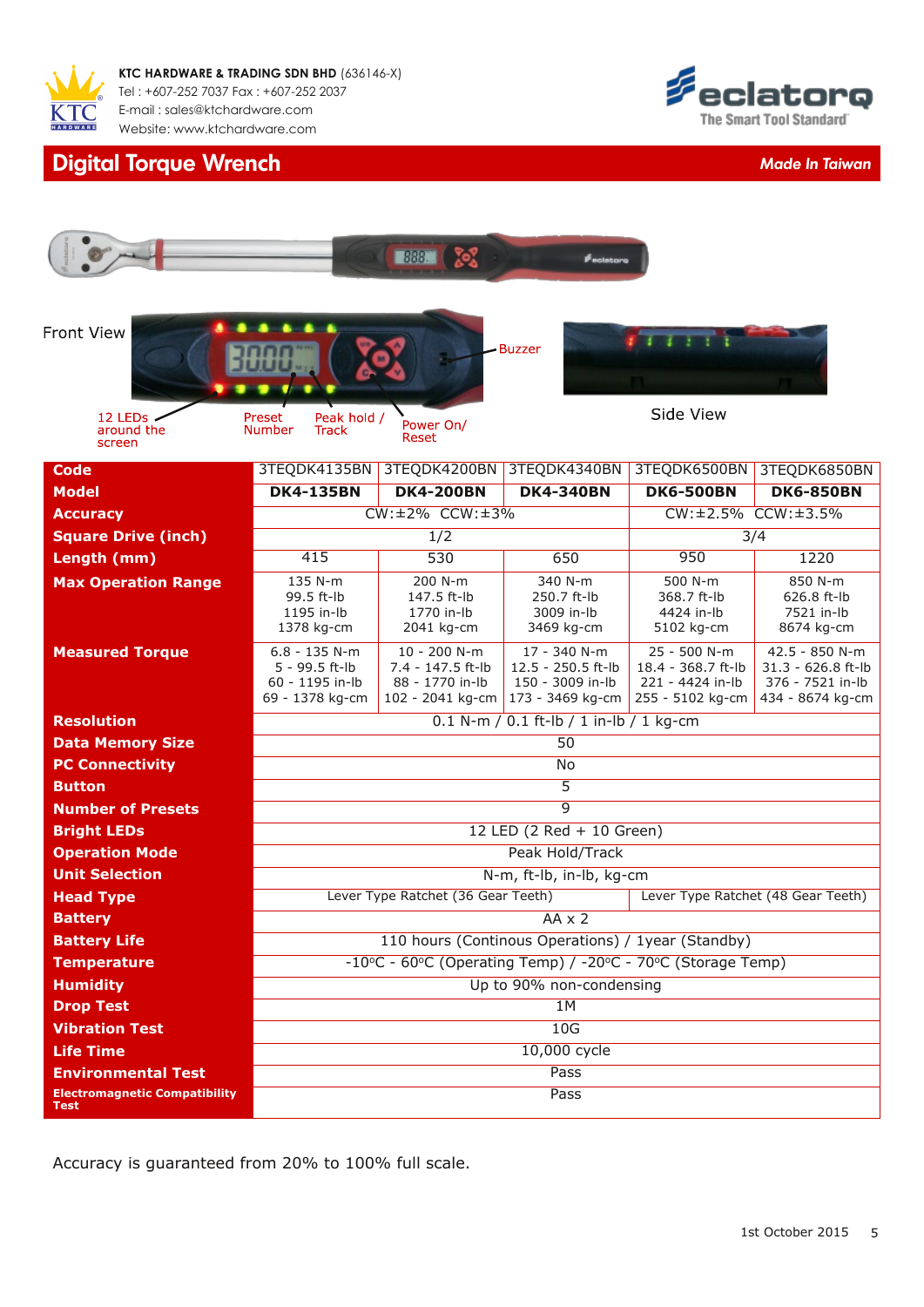

## **Digital Torque Wrench** *Made In Taiwan*





| <b>Code</b>                                         | 3TEQIP81500BN                                               | 3TEQIP82000BN                      |  |  |  |  |
|-----------------------------------------------------|-------------------------------------------------------------|------------------------------------|--|--|--|--|
| <b>Model</b>                                        | <b>IP8-1500BN</b>                                           | <b>IP8-2000BN</b>                  |  |  |  |  |
| <b>Accuracy</b>                                     | $CW: \pm 2.5\%$ CCW: $\pm 3.5\%$                            |                                    |  |  |  |  |
| <b>Square Drive (inch)</b>                          | 1"                                                          |                                    |  |  |  |  |
| Length (mm)                                         | 1800                                                        | 1800                               |  |  |  |  |
| <b>Max Operation Range</b>                          | 1500 N-m<br>1106 ft-lb                                      | 2000 N-m<br>1476 ft-lb             |  |  |  |  |
| <b>Measured Torque</b>                              | 300 - 1500 N-m<br>221 - 1106 ft-lb                          | 400 - 2000 N-m<br>295 - 1476 ft-lb |  |  |  |  |
| <b>Resolution</b>                                   | $1 N-m / 1 ft-lb$                                           |                                    |  |  |  |  |
| <b>Data Memory Size</b>                             | 50                                                          |                                    |  |  |  |  |
| <b>PC Connectivity</b>                              | No                                                          |                                    |  |  |  |  |
| <b>Button</b>                                       | $\overline{5}$                                              |                                    |  |  |  |  |
| <b>Number of Presets</b>                            | $\overline{9}$                                              |                                    |  |  |  |  |
| <b>Bright LEDs</b>                                  | 12 LED (2 Red + 10 Green)                                   |                                    |  |  |  |  |
| <b>Operation Mode</b>                               | Peak Hold/Track                                             |                                    |  |  |  |  |
| <b>Unit Selection</b>                               | N-m, ft-lb                                                  |                                    |  |  |  |  |
| <b>Head Type</b>                                    | Lever Type Ratchet (48 Gear Teeth)                          |                                    |  |  |  |  |
| <b>Battery</b>                                      | $AA \times 2$                                               |                                    |  |  |  |  |
| <b>Battery Life</b>                                 | 110 hours (Continous Operations) / 1year (Standby)          |                                    |  |  |  |  |
| <b>Temperature</b>                                  | -10°C - 60°C (Operating Temp) / -20°C - 70°C (Storage Temp) |                                    |  |  |  |  |
| <b>Humidity</b>                                     | Up to 90% non-condensing                                    |                                    |  |  |  |  |
| <b>Drop Test</b>                                    | 1M                                                          |                                    |  |  |  |  |
| <b>Vibration Test</b>                               | 10G                                                         |                                    |  |  |  |  |
| <b>Life Time</b>                                    | 10,000 cycle                                                |                                    |  |  |  |  |
| <b>Environmental Test</b>                           | Pass                                                        |                                    |  |  |  |  |
| <b>Electromagnetic Compatibility</b><br><b>Test</b> | Pass                                                        |                                    |  |  |  |  |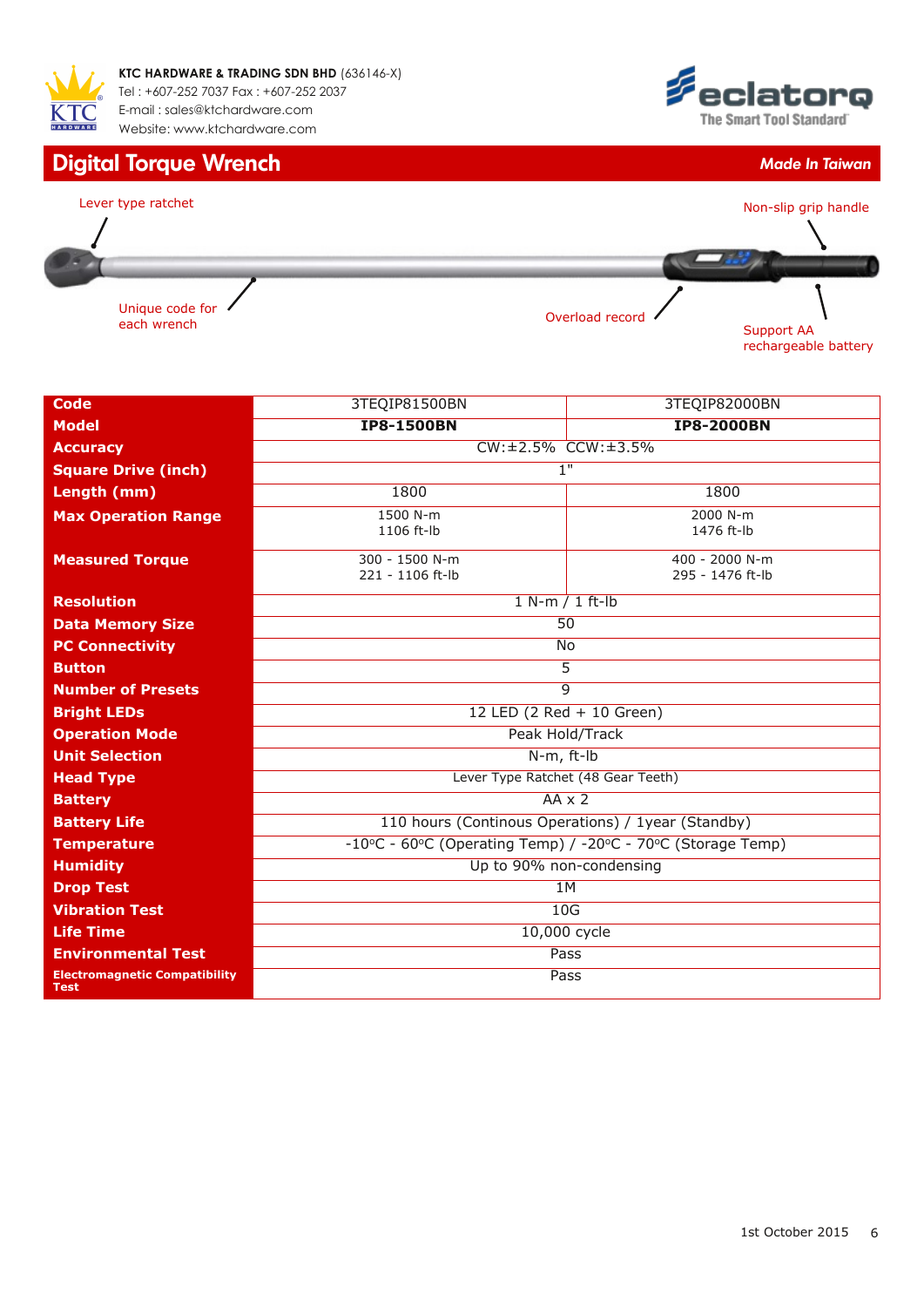



## **Digital Torque Wrench - Interchangeable Head** *Made In Taiwan*



## Precise. Intelligent. Reliable.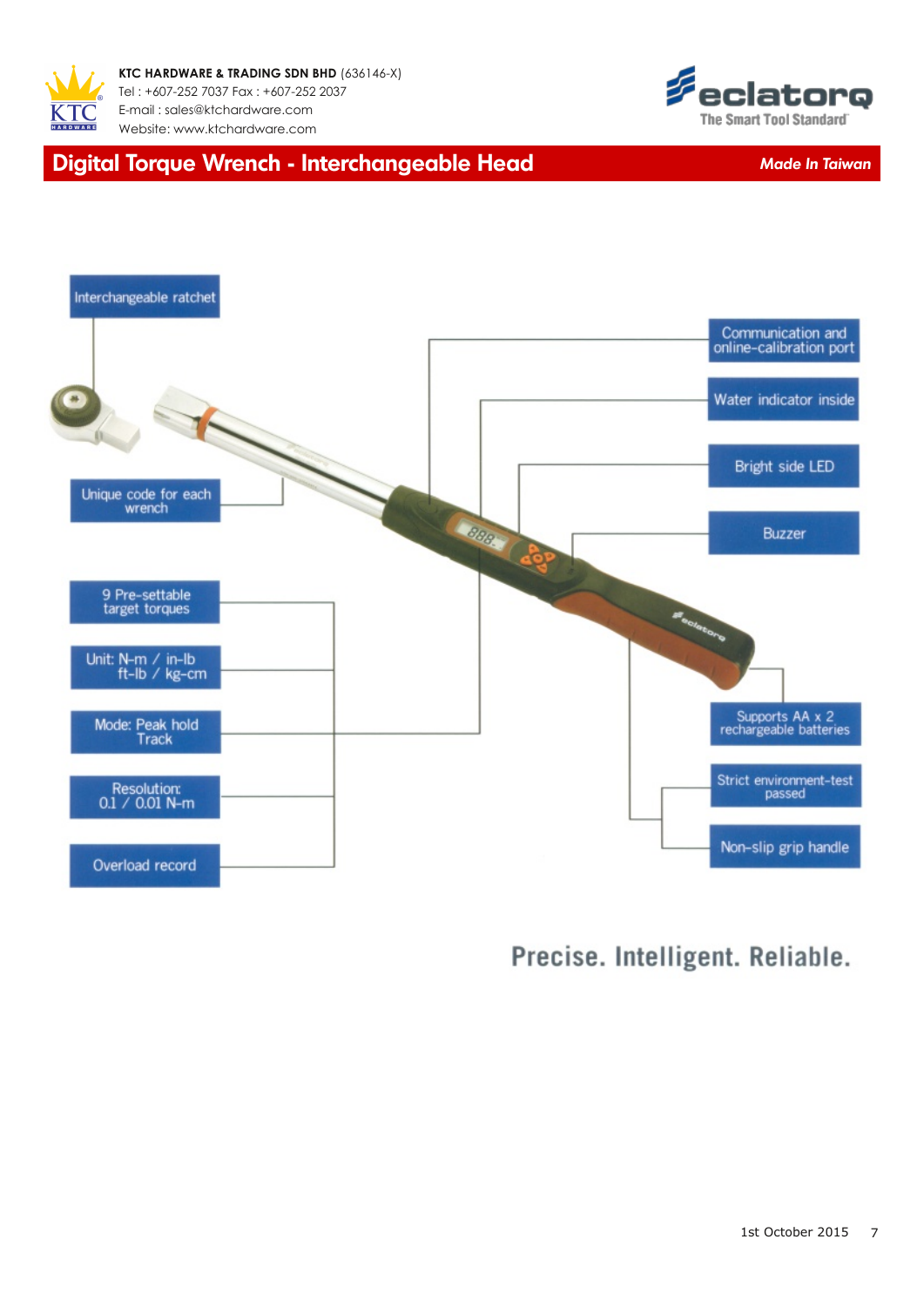



# **Digital Torque Wrench Interchangeable Head** *Made In Taiwan*

|                                                                   |                                                                                  | <b>BREE</b> CO                                                          | <b><i><u>eclatore</u></i></b>                                            |                                                                                |  |
|-------------------------------------------------------------------|----------------------------------------------------------------------------------|-------------------------------------------------------------------------|--------------------------------------------------------------------------|--------------------------------------------------------------------------------|--|
| <b>Front View</b>                                                 |                                                                                  | <b>Buzzer</b>                                                           |                                                                          |                                                                                |  |
| 12 LED <sub>s</sub><br>around the<br>screen                       | Peak hold /<br>Preset<br><b>Number</b><br>Track                                  | Power On/<br>Reset                                                      | Side View                                                                |                                                                                |  |
| <b>Code</b>                                                       | 3TEQDKC2030BN                                                                    | 3TEQDKC4135BN                                                           | 3TEQDKC4200BN                                                            | 3TEQDKC4340BN                                                                  |  |
| <b>Model</b>                                                      | <b>DKC2-030BN</b>                                                                | <b>DKC4-135BN</b>                                                       | <b>DKC4-200BN</b>                                                        | <b>DKC4-340BN</b>                                                              |  |
| <b>Accuracy</b>                                                   |                                                                                  | CW: ±2% CCW: ±3%                                                        |                                                                          |                                                                                |  |
| <b>Square Drive (inch)</b>                                        | 1/4                                                                              |                                                                         | 1/2                                                                      |                                                                                |  |
| Length (mm)                                                       | 390                                                                              | 415                                                                     | 530                                                                      | 650                                                                            |  |
| <b>Max Operation Range</b>                                        | 30 N-m<br>22.12 ft-lb<br>265.5 in-lb<br>306.1 kg-cm                              | 135 N-m<br>99.5 ft-lb<br>1195 in-lb<br>1378 kg-cm                       | 200 N-m<br>147.5 ft-lb<br>1770 in-lb<br>2041 kg-cm                       | 340 N-m<br>250.7 ft-lb<br>3009 in-lb<br>3469 kg-cm                             |  |
| <b>Measured Torque</b>                                            | $1.5 - 30$ N-m<br>1.11 - 22.12 ft-lb<br>13.3 - 265.5 in-lb<br>15.3 - 306.1 kg-cm | $6.8 - 135$ N-m<br>5 - 99.5 ft-lb<br>60 - 1195 in-lb<br>69 - 1378 kg-cm | 10 - 200 N-m<br>7.4 - 147.5 ft-lb<br>88 - 1770 in-lb<br>102 - 2041 kg-cm | 17 - 340 N-m<br>12.5 - 250.5 ft-lb<br>150 - 3009 in-lb<br>173 - 3469 kg-cm     |  |
| <b>Resolution</b>                                                 | 00.1 N-m / 00.1 ft-lb /<br>$0.1$ in-lb / $0.1$ kg-cm                             |                                                                         | $0.1$ N-m / 0.1 ft-lb / 1 in-lb / 1 kg-cm                                |                                                                                |  |
| <b>Data Memory Size</b>                                           | 50                                                                               |                                                                         |                                                                          |                                                                                |  |
| <b>PC Connectivity</b>                                            | No                                                                               |                                                                         |                                                                          |                                                                                |  |
| <b>Button</b>                                                     | 5                                                                                |                                                                         |                                                                          |                                                                                |  |
| <b>Number of Presets</b>                                          |                                                                                  | 9                                                                       |                                                                          |                                                                                |  |
| <b>Bright LEDs</b>                                                | $12$ LED (2 Red + 10 Green)                                                      |                                                                         |                                                                          |                                                                                |  |
| <b>Operation Mode</b>                                             |                                                                                  |                                                                         | Peak Hold/Track                                                          |                                                                                |  |
| <b>Unit Selection</b>                                             |                                                                                  |                                                                         | N-m, ft-lb, in-lb, kg-cm                                                 |                                                                                |  |
| <b>Head Type</b>                                                  | Lever Type Ratchet (36 Gear Teeth)<br>Interchangeable Head (12 x 9)              |                                                                         |                                                                          | Lever Type Ratchet (48 Gear<br>Teeth)<br>Interchangeable Head $(18 \times 14)$ |  |
| <b>Battery</b>                                                    |                                                                                  | $AA \times 2$                                                           |                                                                          |                                                                                |  |
| <b>Battery Life</b>                                               |                                                                                  |                                                                         | 110 hours (Continous Operations) / 1year (Standby)                       |                                                                                |  |
| <b>Temperature</b>                                                |                                                                                  |                                                                         | -10°C - 60°C (Operating Temp) / -20°C - 70°C (Storage Temp)              |                                                                                |  |
| <b>Humidity</b>                                                   |                                                                                  | Up to 90% non-condensing                                                |                                                                          |                                                                                |  |
| <b>Drop Test</b>                                                  |                                                                                  |                                                                         | 1M                                                                       |                                                                                |  |
| <b>Vibration Test</b>                                             |                                                                                  |                                                                         | 10G                                                                      |                                                                                |  |
| <b>Life Time</b>                                                  |                                                                                  |                                                                         | 10,000 cycle                                                             |                                                                                |  |
| <b>Environmental Test</b><br><b>Electromagnetic Compatibility</b> |                                                                                  | Pass                                                                    |                                                                          |                                                                                |  |
| Test                                                              |                                                                                  |                                                                         | Pass                                                                     |                                                                                |  |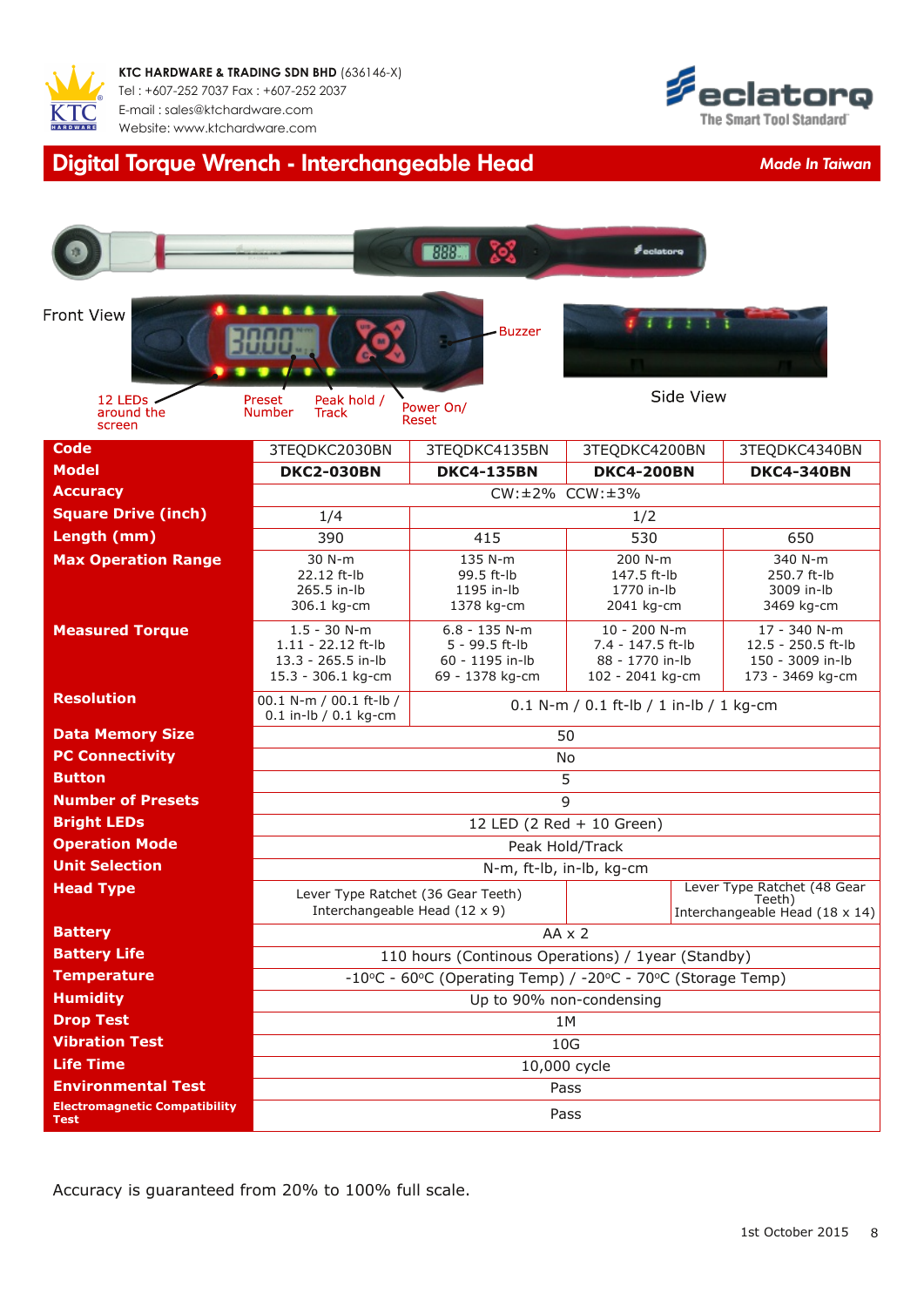

**KTC HARDWARE & TRADING SDN BHD** (636146-X) Tel : +607-252 7037 Fax : +607-252 2037 E-mail : s[ales@ktchardware.com](mailto:askaboutit@ewins.com.my) [Website: www.ktchardw](http://www.ewins.com.my)are.com

### **Interchangeable Head - Inserts** *Made In Taiwan Made In Taiwan*





#### **Open Jaw Inserts EQO0912 (9mm x 12mm) Suitable for DKC4-135BN**

| <b>Size</b>      | W<br>(mm) | н<br>(mm) | C<br>(mm) |  |
|------------------|-----------|-----------|-----------|--|
| 7 <sub>mm</sub>  | 20.7      | 5.7       | 17.5      |  |
| 8mm              | 22        | 5.7       | 17.5      |  |
| 9 <sub>mm</sub>  | 23.5      | 5.7       | 17.5      |  |
| 10 <sub>mm</sub> | 24.8      | 5.7       | 17.5      |  |
| 11mm             | 26        | 5.7       | 17.5      |  |
| 12mm             | 27.5      | 5.7       | 17.5      |  |
| 13 <sub>mm</sub> | 28.8      | 5.7       | 17.5      |  |
| 14 <sub>mm</sub> | 31.5      | 7.7       | 20        |  |
| 15 <sub>mm</sub> | 33.5      | 7.7       | 20        |  |
| 16 <sub>mm</sub> | 36        | 7.7       | 20        |  |
| 17 <sub>mm</sub> | 37.7      | 7.7       | 20        |  |
| <b>18mm</b>      | 39        | 7.7       | 20        |  |
| 19mm             | 40.7      | 7.7       | 20        |  |



#### **Open Jaw Inserts EQO1418 (14mm x 18mm) Suitable for DKC4-200BN**

| <b>Size</b>      | W<br>(mm) | н<br>(mm)      | $\mathbf c$<br>(mm) |  |
|------------------|-----------|----------------|---------------------|--|
| 13mm             | 29.7      | 7              | 25                  |  |
| 14 <sub>mm</sub> | 31.1      | 7              | 25                  |  |
| 15 <sub>mm</sub> | 33.4      | $\overline{7}$ | 25                  |  |
| 16 <sub>mm</sub> | 35.8      | 9              | 25                  |  |
| 17 <sub>mm</sub> | 37        | 9              | 25                  |  |
| 18 <sub>mm</sub> | 38.6      | 9              | 25                  |  |
| 19 <sub>mm</sub> | 40.6      | 9              | 25                  |  |
| 21mm             | 45.2      | 11             | 25                  |  |
| 22mm             | 47.3      | 11             | 25                  |  |
| 24 <sub>mm</sub> | 50.8      | 11             | 25                  |  |
| 27 <sub>mm</sub> | 58.7      | 14             | 32.5                |  |
| 30mm             | 62.7      | 14             | 32.5                |  |
| 32 <sub>mm</sub> | 65.2      | 14             | 32.5                |  |
| 34 <sub>mm</sub> | 66.5      | 14             | 32.5                |  |
| 36mm             | 66.5      | 14             | 32.5                |  |
| <b>38mm</b>      | 66.5      | 14             | 32.5                |  |
| 41mm             | 82.5      | 14             | 40                  |  |



| <b>Adjustable Wrench Inserts</b><br><b>EQOA0912 (9mm x 12mm)</b><br><b>Suitable for DKC4-135BN</b> |                            |  |
|----------------------------------------------------------------------------------------------------|----------------------------|--|
| <b>Size</b>                                                                                        | <b>Max Opening</b><br>(mm) |  |
| 8"                                                                                                 | 27                         |  |
| <b>Adjustable Wrench Inserts</b><br>$EQOA1418$ (14mm x 18mm)<br><b>Suitable for DKC4-200BN</b>     |                            |  |
|                                                                                                    |                            |  |
| <b>Size</b>                                                                                        | <b>Max Opening</b><br>(mm) |  |
| 10"                                                                                                | 30                         |  |